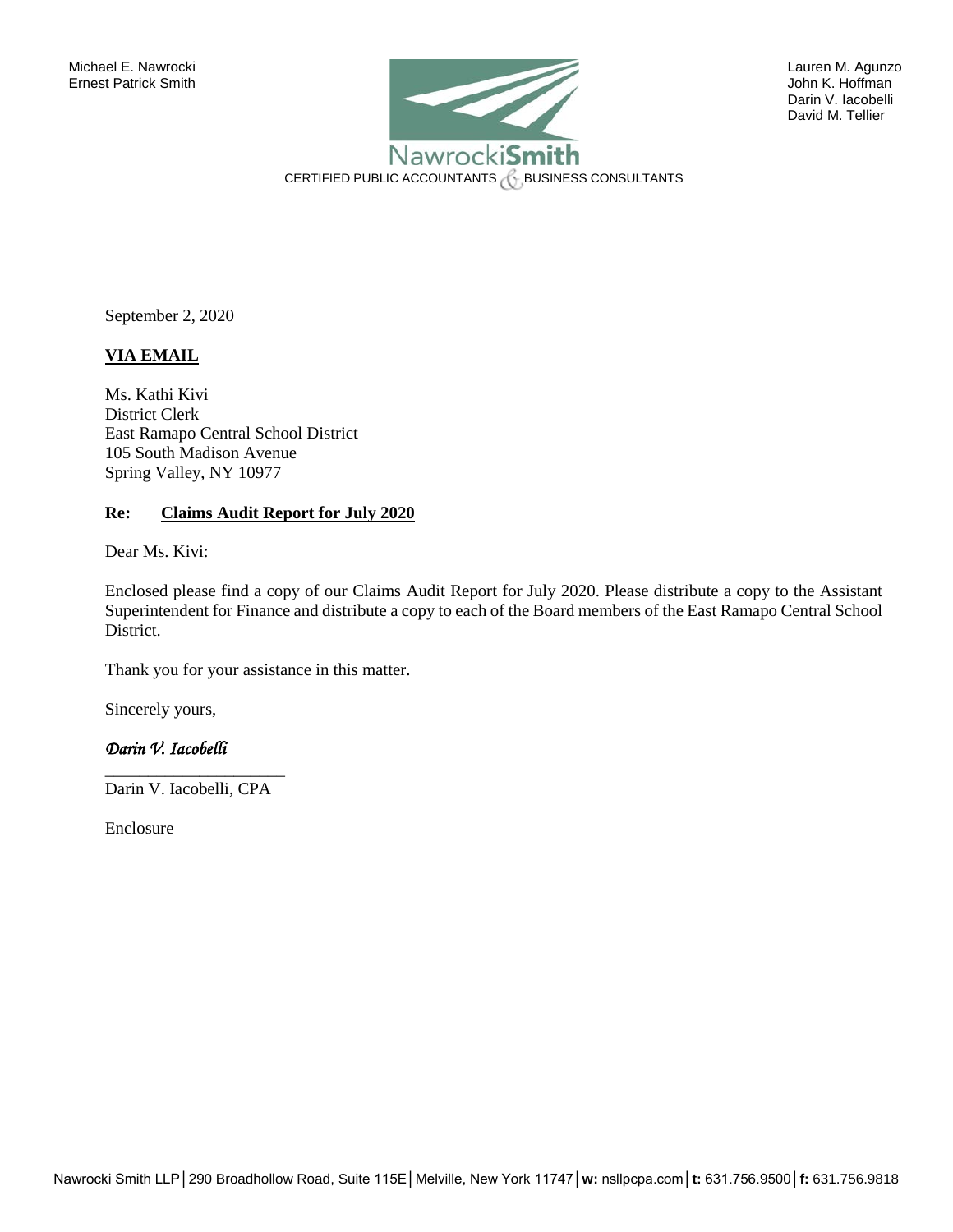

 Darin V. Iacobelli David M. Tellier

September 2, 2020

# **VIA EMAIL**

Board of Education East Ramapo Central School District 105 South Madison Avenue Spring Valley, NY 10977

# *Re: Claims Audit Report for the Month of July 1, 2020 through July 31, 2020*

Board of Education:

We have completed our claims auditing services to the East Ramapo Central School District covering the time period of July 1, 2020 through July 31, 2020. The services we performed, as outlined within our proposal, include reviewing all claims against the District. The purpose of this report is to update the Board of Education on work performed to date, our findings, and recommendations.

For ease of reference we have categorized the remainder of this report as follow:

## **Claims Audit Services**

### **Exhibits**

### **CLAIMS AUDIT SERVICES**

The claims audit services performed on each claim against the District consisted of:

- 1. Verification of the accuracy of invoices and claim forms.
- 2. Ensuring proper approval of all purchases; checking that purchases constitute legal expenses of the school district.
- 3. Determining that purchase orders have been issued in accordance with Board of Education policy, and applicable state law.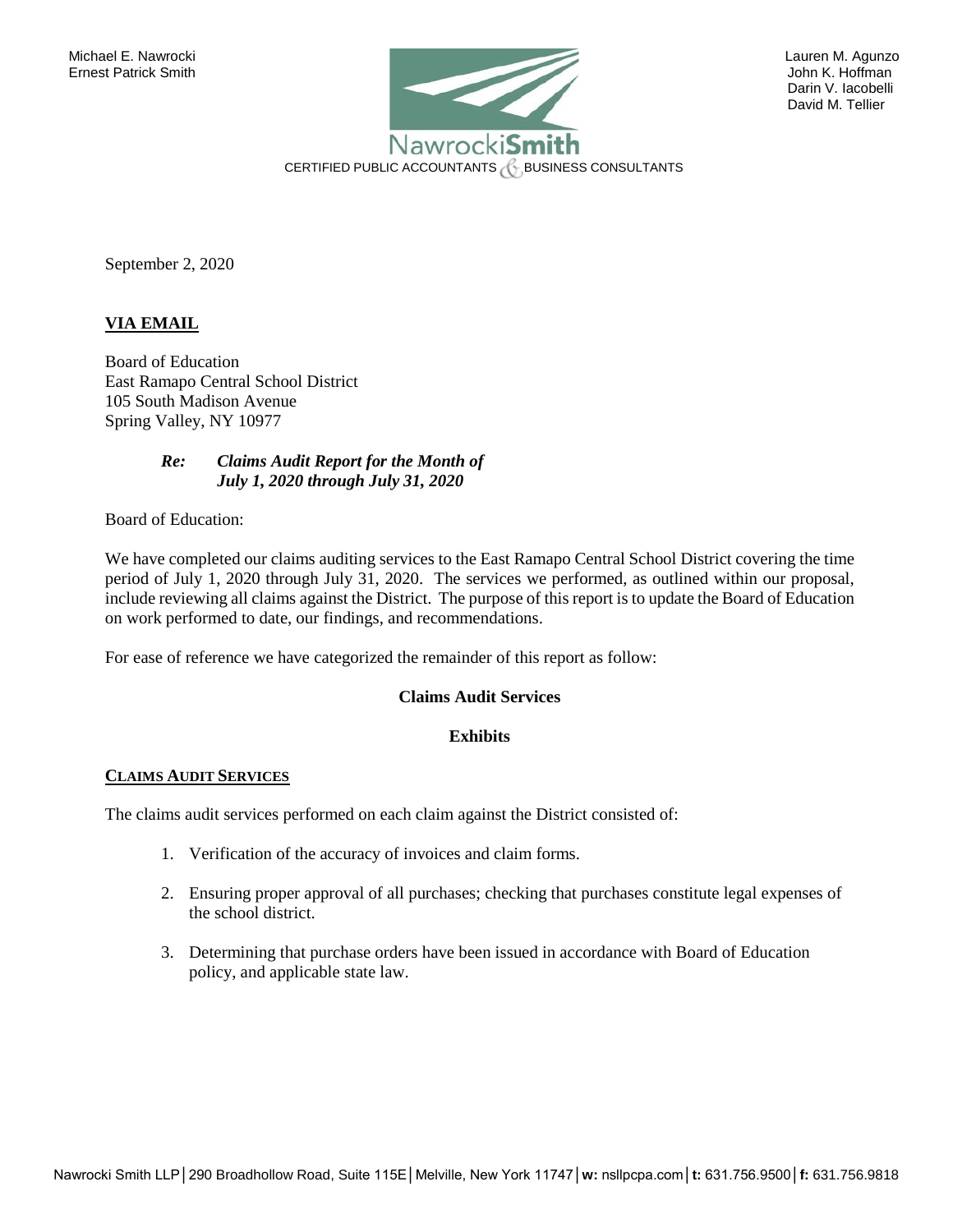# Nawrocki**Smith**

*Board of Education East Ramapo Central School District September 2, 2020 Page 2*

# *Re: Claims Audit Report for the Month of July 1, 2020 through July 31, 2020*

- 4. Comparison of invoices or claims with previously approved contracts.
- 5. Reviewing price extensions, claiming of applicable discounts, inclusion of shipping and freight charges.
- 6. Approving all charges that are presented for payment which are supported with documentary evidence indicating compliance with all pertinent laws, policies and regulations.

Over the time period of July 1, 2020 through July 31, 2020 we have audited **360** claims against the District in the amount of **\$10,218,268.19** (See attached Exhibit I). We made inquiries and/or observations into **21** claims in the amount of **\$191,030.80**. It should be noted that currently, there are no outstanding inquiries in regard to the audit of claims made against the District for the period of July 1, 2020 through July 31, 2020. We have summarized the inquiries and/or observations as well as the resolutions within Exhibit II.

Please note that for comparative purposes, we have attached Exhibit II – "Summary of Inquiries/Resolutions" for each of the prior months, if applicable.

We trust that the foregoing comments are clear. If you have any questions or you would like to discuss this matter further, please contact me at 631-756-9500.

Very truly yours,

*Nawrocki Smith LLP*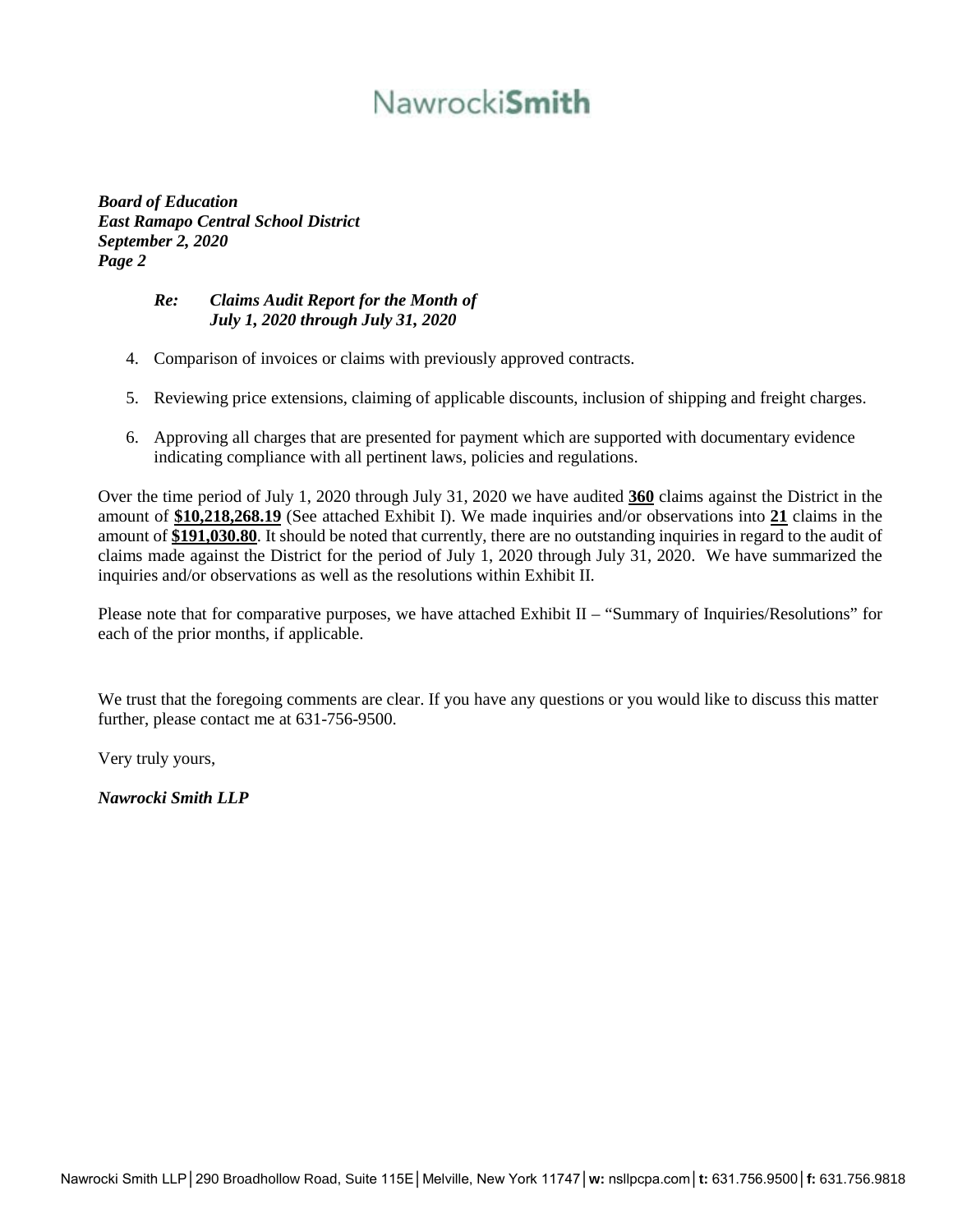| <b>Claims Audit By Fund</b>                | Legend:         |                                        |
|--------------------------------------------|-----------------|----------------------------------------|
| <b>East Ramapo Central School District</b> | A - General     | H - Capital                            |
| <b>Exhibit I</b>                           |                 | $C$ - School Lunch TA - Trust & Agency |
| <b>July 2020</b>                           | F - Special Aid | CM - Scholarship                       |

| <b>Check Date</b> | <b>Audit Date</b> | Warrant# | <b>Fund</b> | # of          | Value of Checks # of Inquiries |                          | \$ Value of      | # of Resolved    | # of Outstanding         | <b>Check Sequence</b> |
|-------------------|-------------------|----------|-------------|---------------|--------------------------------|--------------------------|------------------|------------------|--------------------------|-----------------------|
|                   |                   |          |             | <b>Checks</b> |                                |                          | <b>Inquiries</b> | <b>Inquiries</b> | <b>Inquiries</b>         |                       |
| 07/16/20          | 07/15/20          | 10       |             | 157           | 1.317.785.70                   |                          | 56,424.44        |                  | $\overline{\phantom{a}}$ | 412126-412282         |
| 07/16/20          | 07/15/20          |          |             |               | 1.808.61                       |                          |                  |                  |                          | 16421-16422           |
| 07/16/20          | 07/15/20          |          |             |               | 620,566.80                     | $\overline{\phantom{a}}$ |                  |                  |                          | 16423                 |
| 07/16/20          | 07/15/20          | 8        | ы           | 68            | 609.264.30                     |                          | 8.173.00         |                  |                          | 53467-53534           |
| 07/16/20          | 07/15/20          | Q        |             | 10            | 337,647.18                     |                          |                  |                  |                          | 367-376               |
| 07/16/20          | 07/15/20          |          | <b>TA</b>   |               | 55,237.86                      |                          |                  |                  |                          | 37151-37152           |
| 07/16/20          | 07/15/20          |          | CМ          |               | 100.00                         | -                        |                  |                  |                          | 2639                  |
| <b>TOTAL</b>      |                   |          |             | 241           | 2,942,410.45                   | 14                       | 64,597.44        | 14               |                          |                       |

| <b>Check Date</b>  | <b>Audit Date</b> | Warrant# | Fund | # of          | Value of Checks # of Inquiries |    | \$ Value of      | # of Resolved    | # of Outstanding | <b>Check Sequence</b> |  |
|--------------------|-------------------|----------|------|---------------|--------------------------------|----|------------------|------------------|------------------|-----------------------|--|
|                    |                   |          |      | <b>Checks</b> |                                |    | <b>Inquiries</b> | <b>Inquiries</b> | <b>Inquiries</b> |                       |  |
| 07/30/20           | 07/29/20          | 13       |      | 79            | 6.390.561.23                   |    | 124.211.36       |                  |                  | 412283-412361         |  |
| 07/30/20           | 07/29/20          | 14       |      |               | 175,462.64                     |    |                  |                  |                  | 16424-16428           |  |
| 07/30/20           | 07/29/20          | 11       |      | 23            | 415,459.15                     |    | 2,222.00         |                  |                  | 53535-53557           |  |
| 07/30/20           | 07/29/20          | 16       |      |               | 238,892.40                     | -  |                  | $\sim$           |                  | 377-382               |  |
| 07/30/20           | 07/29/20          | 15       | TA   |               | 55,482.32                      |    |                  |                  |                  | 37159-37164           |  |
|                    | <b>TOTAL</b>      |          |      | 119           | 7.275.857.74                   |    | 126,433.36       |                  |                  |                       |  |
|                    |                   |          |      |               |                                |    |                  |                  |                  |                       |  |
| <b>GRAND TOTAL</b> |                   |          |      | 360           | 10.218.268.19                  | 21 | 191,030.80       | 21               |                  |                       |  |

\*Payroll Warrants are included for informational purposes only and have not been reviewed.

| <b>Check Date</b> | <b>Pavroll Run</b> | <b>Warrant#</b> | Fund | # of          |            |                                                    | <i><b>*</b></i> Value of | # of Resolved    | # of Outstanding | <b>Check Sequence</b> |
|-------------------|--------------------|-----------------|------|---------------|------------|----------------------------------------------------|--------------------------|------------------|------------------|-----------------------|
|                   | <b>Date</b>        |                 |      | <b>Checks</b> |            | Value of Checks # of Inquiries<br><b>Inquiries</b> |                          | <b>Inquiries</b> | <b>Inquiries</b> |                       |
| 07/03/20          | 07/03/20           |                 | TA   |               | 69,380.06  |                                                    |                          |                  |                  | 37139-37141; Wires    |
| 07/08/20          | 07/08/20           |                 | TA   |               | 43.282.99  |                                                    |                          |                  |                  | Wires                 |
| 07/17/20          | 07/17/20           |                 | TA   | 21            | 375,599.08 |                                                    |                          |                  |                  | 37144-37150: Wires    |
| 07/31/20          | 07/31/20           |                 |      |               | 489,370.54 |                                                    |                          |                  |                  | 37153-37158; Wires    |
|                   | <b>TOTAL</b>       |                 |      | 49            | 977,632.67 |                                                    |                          |                  |                  |                       |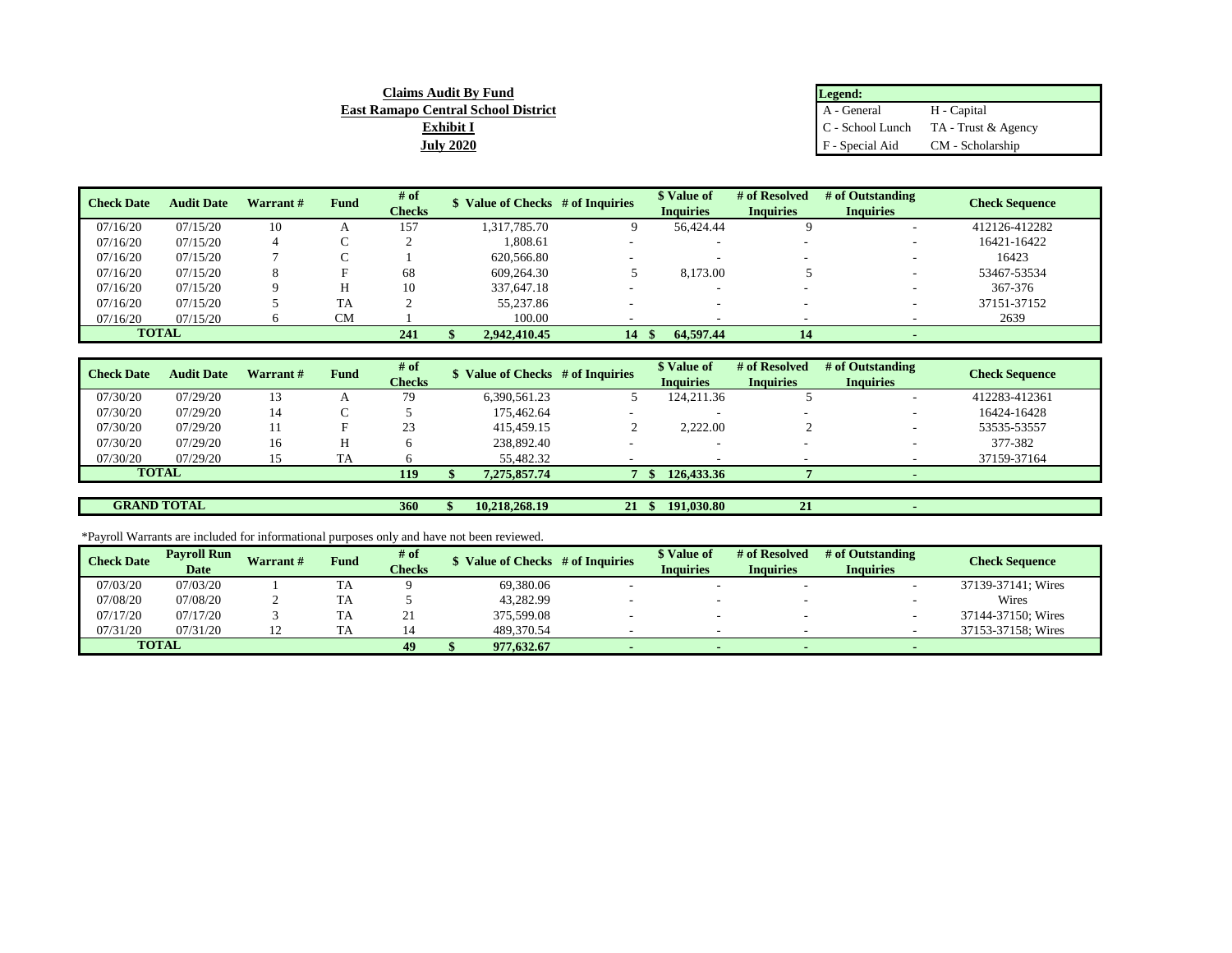#### **East Ramapo Central School District Claims Audit - Analysis by Number of Inquiries & Dollar Value Summary of Inquiries / Resolutions and Percentage of Total Claims & Dollar Value of Claims Exhibit II 2020 / 2021 YTD**

| <b>Reason For Inquiry</b>                 | <b>Resolution</b>                | $Jul-20$ |             | $Auq-20$ | $Sep-20$ | <b>Oct-20</b> | <b>Nov-20</b> | <b>Dec-20</b> |
|-------------------------------------------|----------------------------------|----------|-------------|----------|----------|---------------|---------------|---------------|
| Incorrect accounts payable amount         | Amount adjusted prior to payment |          | $0.00\%$    |          |          |               |               |               |
| Paid sales tax                            | n/a                              |          | $0.00\%$    |          |          |               |               |               |
| Incorrect remittance address              | Address verified                 |          | $0.00\%$    |          |          |               |               |               |
| Insufficient supporting documentation     | Documentation provided           |          | $0.00\%$    |          |          |               |               |               |
| Invoice date precedes purchase order date | Noted by Business Office         | 15       | 4.17%       |          |          |               |               |               |
| Invoice over 90 days outstanding          | Verified not a duplicate payment |          | 0.83%       |          |          |               |               |               |
| Missing receiving or approval signature   | n/a                              |          | $0.00\%$    |          |          |               |               |               |
| Not an original invoice or receipt        | Copy or fax accepted             |          | 0.83%       |          |          |               |               |               |
| Receipts not itemized                     | n/a                              |          | $0.00\%$    |          |          |               |               |               |
| Total Number (#) of Inquiries             |                                  | 21       | 5.83%       |          |          |               |               |               |
|                                           |                                  |          |             |          |          |               |               |               |
| <b>Total Claims Audited</b>               |                                  |          | 360 100.00% |          |          |               |               |               |
|                                           |                                  |          |             |          |          |               |               |               |
| <b>Total Outstanding Inquiries</b>        |                                  | none     |             |          |          |               |               |               |

| <b>Reason For Inquiry</b>                 | <b>Resolution</b>                 | $Jul-20$              |          | $Aug-20$ | $Sep-20$ | <b>Oct-20</b> | <b>Nov-20</b> | <b>Dec-20</b> |
|-------------------------------------------|-----------------------------------|-----------------------|----------|----------|----------|---------------|---------------|---------------|
| Incorrect accounts payable amount*        | Amount adjusted prior to payment* |                       | $0.00\%$ |          |          |               |               |               |
| Paid sales tax*                           | n/a                               |                       | $0.00\%$ |          |          |               |               |               |
| Incorrect remittance address              | Address verified                  |                       | $0.00\%$ |          |          |               |               |               |
| Insufficient supporting documentation     | Documentation provided            |                       | $0.00\%$ |          |          |               |               |               |
| Invoice date precedes purchase order date | Noted by Business Office          | 66,391.<br>.79        | 0.65%    |          |          |               |               |               |
| Invoice over 90 days outstanding          | Verified not a duplicate payment  | 122,001.00            | 1.19%    |          |          |               |               |               |
| Missing receiving or approval signature   | n/a                               |                       | $0.00\%$ |          |          |               |               |               |
| Not an original invoice or receipt        | Copy or fax accepted              | 2,638.01              | 0.03%    |          |          |               |               |               |
| Receipts not itemized                     | n/a                               |                       | $0.00\%$ |          |          |               |               |               |
| Total Value (\$) of Inquiries             |                                   | 191.030.80            | 1.87%    |          |          |               |               |               |
|                                           |                                   |                       |          |          |          |               |               |               |
| <b>Total Claims Audited</b>               |                                   | 10.218.268.19 100.00% |          |          |          |               |               |               |
|                                           |                                   |                       |          |          |          |               |               |               |
| <b>Total Outstanding Inquiries</b>        |                                   | none                  |          |          |          |               |               |               |

 **\* Note:** Inquiry Amounts for each month reflect the entire check amounts associated with each incorrect accounts payable amount and paid sales tax inquires.

The table below reflects each month's actual net adjustment for incorrect accounts payable amount and paid sales tax inquiries.

| <b>Reason For Inquir</b>           | <b>Resolution</b>                             | $Jul-20$      |            | Aug-20 | Sen-2. | <b>Oct-20</b> | <b>Nov-20</b> | <b>Dec-20</b> |
|------------------------------------|-----------------------------------------------|---------------|------------|--------|--------|---------------|---------------|---------------|
| Incorrect accounts payable amount* | Amount adjusted prior to payment <sup>*</sup> |               | $0.00\%$   |        |        |               |               |               |
| Paid sales tax                     | Amount adjusted prior to payment <sup>*</sup> |               | 0.009'     |        |        |               |               |               |
| <b>Total Claims Audited</b>        |                                               | 10.218.268.19 | $100.00^o$ |        |        |               |               |               |